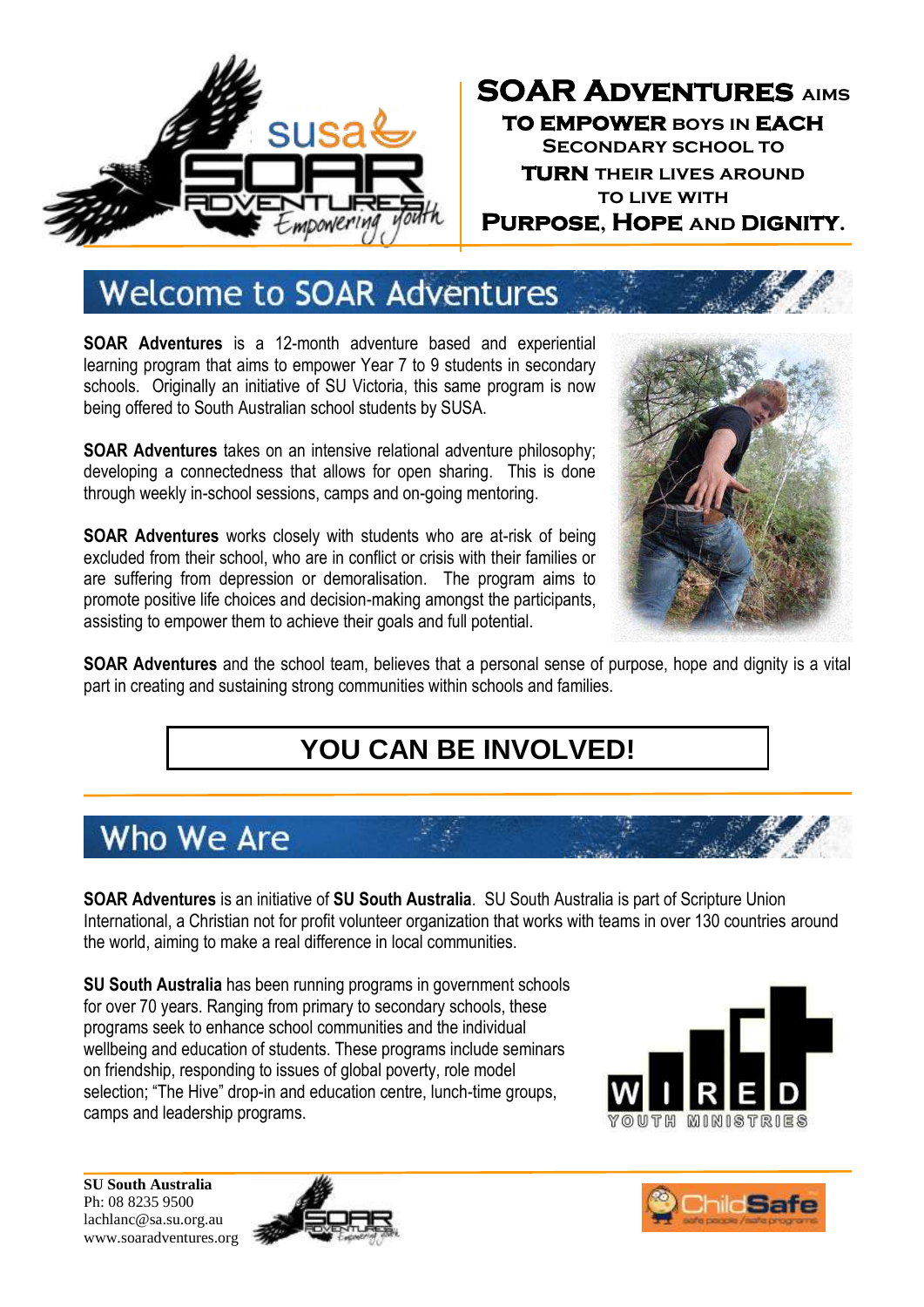## **Schools Programs**

**SOAR Adventures** intensive twelve month adventure and experiential program is designed to work within a small group environment over an extended period to accomplish required tasks and safely engage in the framed camps and activities.

![](_page_1_Picture_2.jpeg)

Physical challenges – such as rock climbing, abseiling, vocational experiences, hiking and ropes courses – provide opportunities for positive values to be integrated into actionbased learning. Students learn by doing, reflecting and observing throughout. By the end of a 12 month period, the students have learned essential life skills that will then help them cope better with their school and home environment, developing positive life decisions.

Adventure-based counselling and experiential learning provides opportunities for students to listen to others' ideas, being offered and accepting leadership responsibilities, and becoming a member of a clearly identifiable team with clear-cut goals and tasks.

The elements outlined below are considered the essential elements of **SOAR Adventures** that make the program unique:

#### **1. Psychological**

![](_page_1_Picture_7.jpeg)

**SOAR Adventures** aims to enhance and strengthen the self-image of the young people who participate in the program. "Self-image" is the way in which people view or perceive themselves, their attitudes, beliefs, feelings and personal expectations. An enhanced self-image will increase in self-confidence of the young people who participate. The program is conducted in such a way that students, even those with limited physical abilities, will experience success, Through participation, both young people and trainee leaders can increase their confidence in their ability to learn and achieve.

#### **2. Sociological**

**SOAR Adventures** aims to help young people develop their relationships and positive behaviours with others. This involves the development of their ability to communicate and cooperate with others; to respect others; and to act with compassion toward others. **SOAR Adventures** requires young people to work within a small group environment over an extended period to accomplish required tasks and safely engage in the camps and activities. This provides opportunities for listening to others' ideas, being offered and accepting leadership responsibilities, and becoming a member of a clearly identifiable team with clear-cut goals and tasks.

![](_page_1_Picture_11.jpeg)

![](_page_1_Picture_13.jpeg)

![](_page_1_Picture_14.jpeg)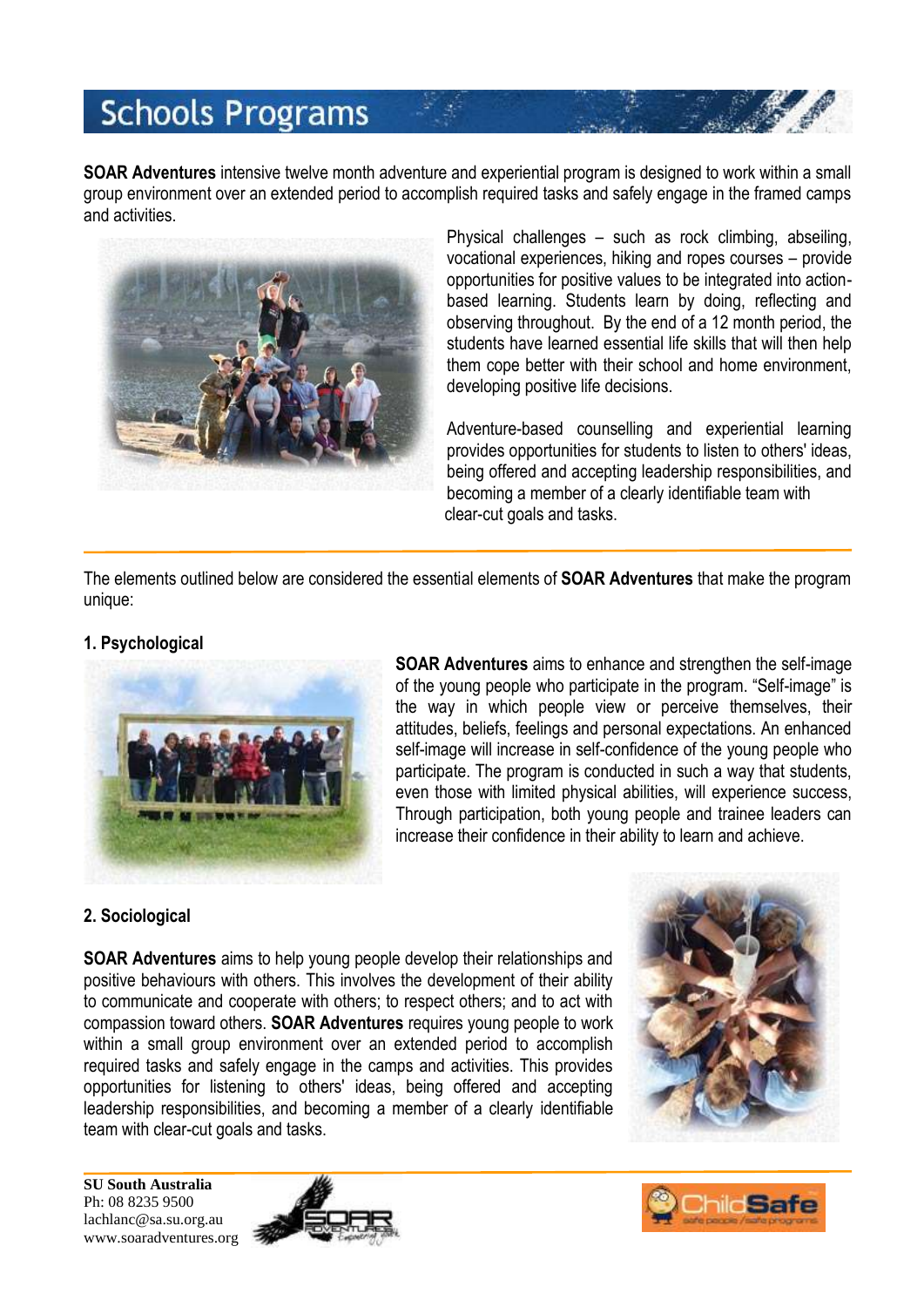#### **3. Educational**

![](_page_2_Picture_1.jpeg)

**SOAR Adventures** aims to take advantage of the many educational benefits that can be gained from participation in an adventure-based learning process. Students can develop a heightened sense of well-being through their achievements in increasingly challenging activities.

**SOAR Adventures** also aims to enhance the young person's abilities in goal setting, problem solving, conflict resolution, values clarification and environmental awareness. While many of these skills and processes are taught in classrooms, the outdoor environment introduces a different element of experience and application to the teaching situation.

In addition, participants are provided opportunities to clarify the distinction between needs and wants. **SOAR Adventure** camps amenities are often non-existent. Young people must prioritise what is actually needed and obtainable versus what they would like to have (i.e. a warm, soft bed; comfortable place to sit; watching T.V; a meal provided etc.)

#### **4. Physical**

**SOAR Adventures** aims to help young people benefit from increased fitness, skills, strength, coordination and balance. The very nature of the trips and activities conducted in the program require a degree of physical exertion and movement. Young people also learn the value of healthy eating patterns and the impacts of poor eating on physical performance.

![](_page_2_Picture_7.jpeg)

#### **5. Spiritual**

In the context of **SOAR Adventures,** spiritual development is understood as an exploration into what is involved in becoming human. This exploration can happen as participants on the program develop relationships with themselves, other people, the world around them and God.

![](_page_2_Picture_10.jpeg)

An important aim of **SOAR Adventures** is a development of spirituality - to provide opportunities for young people to formulate their own beliefs, while developing a sense of meaning and connectedness within the context of their relationships. The activities and temporary community living of **SOAR Adventures** camps have the potential to deal holistically with these relationships and presents a forum where all four relationships interact dynamically together.

![](_page_2_Picture_13.jpeg)

![](_page_2_Picture_14.jpeg)